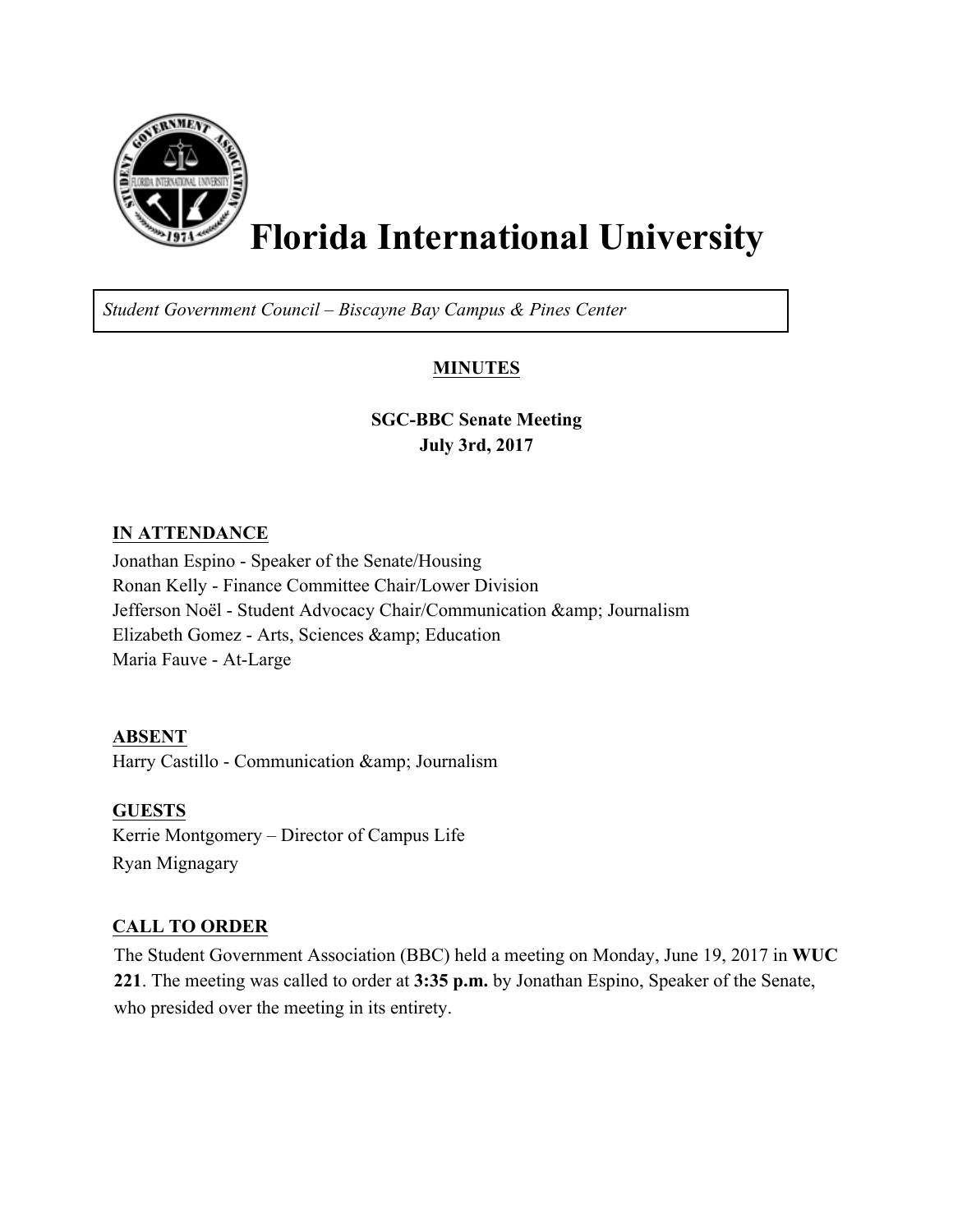#### **SPEAKER REPORT**

- Speaker Espino welcomed everyone to the meeting.
- Speaker Espino as previously mentioned in the discussion the Senate had before the meeting, since the finance committee is not finalized any request will be presented to the Senate through Senate meetings.
- Speaker Espino stated that senators should speak to any friends or students in classes about SGA, because the finance committee will not be able to approve requests directly.
- Speaker Espino stated that Maria has been working hard on the reflexology path project. Maria reached out to the senate concerning any quotes they might want to place on the stones of the reflexology path.

## **FINANCE REPORT**

- Finance Chair, Senator Kelly, mentioned that besides the request placed during the transition between finance committees, he has not received any other finance requests.
- Finance Chair, Senator Kelly, stated that although finance requests can be presented to the Senate he will still need a committee and any senators who have time to join; as well any friends who might be interested in joining.

## **STUDENT ADVOCACY**

- Student Advocacy Chair, Senator Noёl reached out and spoke to students about the Student Advocacy committee. Fifty-four percent of the students he reached out to did not know what the Student Advocacy Committee, while the remaining forty-six percent were either interested in obtaining more information or wanted to join.
- Student Advocacy Chair, Senator Noël mentioned that his findings show that many students were not aware of the Student Advocacy Committee and that if we reached out to the students accordingly many could potentially join.
- Student Advocacy Chair, Senator Noël stated that he now has a list of some changes students would like to see on campus, and will send an email to all senators to discuss what SGA could do to make these changes; which will help build a better FIU.

Ms. Adames was not present at the meeting but a copy of her report was shared with the senators.

*A. Please encourage everyone to be sign up the following events. Since these events are back to back, we should look into having the tabling/volunteering being split up amongst the council*

*1. ISSS Resource Fair, August 18th, 12-2pm, Location: TBA*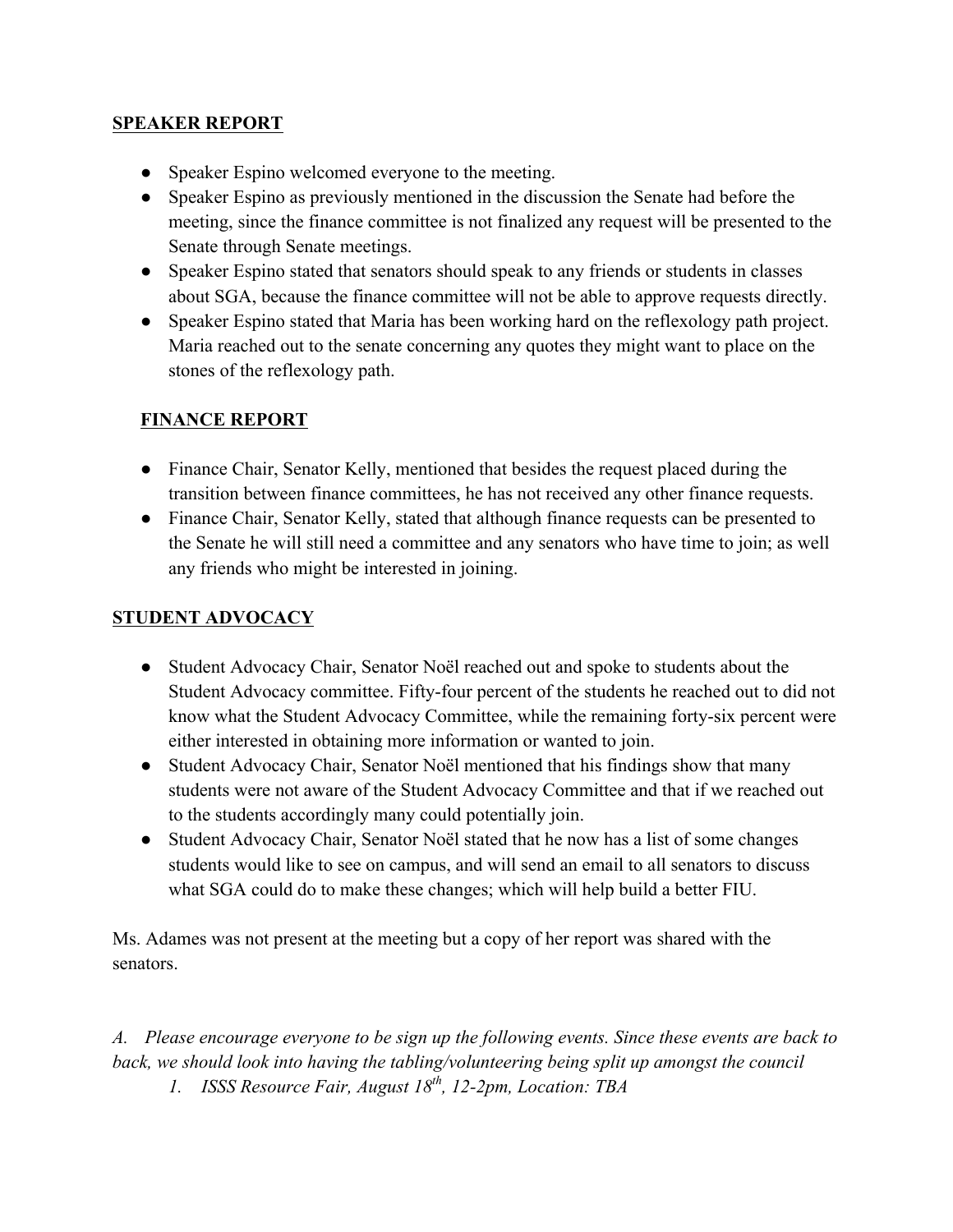*2. Bayview move in, August 19, 8am-6pm, Location: Bayview*

Speaker Espino stated that the email regarding Bayview move-in sign will be sent out to the Senate again this week.

*3. Freshmen Convocation Resource fair, 1pm-4:30pmish Location: Football Stadium, B. SPC is hosting a Game of Thrones Season 7 watch party on July 16th. The watch party starts at 7:30 with light refreshments. They would like to give the other student councils to participate in the watch party by having reps from each of the organizations promote their councils and possible recruit. That will go on until about 8:45ish, since the show starts at 9pm. I think this will be a great opportunity for us to network with housing students and recruit them. I would like to volunteer Jonathan to lead on this J. Since we have left over cups and plates from our spring events, we are helping with that.*

*C. I would like for all of e-board to read the 4 agreements. Leo and Meredith should already have a book. If you need a book, please let Marcy know so that she can give you one. If you would like to have a PDF copy of the book, let me know and I will email it to you. I would like for us to begin a discussion on this book when I return. I believe the book will be very helpful for the eboard and this upcoming year.*

*D. I would like to find out what type of involvement SGA BBC wants to have in the composition of the Bayview Hall council. I will be researching different residential hall council constitutions to use as a guide for ours.*

Speaker Espino explained that SGA will be required to have at least one RA in the council, as a liaison between the Bayview Hall council and SGA.

*E. Jim Wassener emailed me back about the FIU letters project and reflexology path. He requested more information which I provided. I am waiting to hear back from him. I will follow up with him when I return.*

Dr. Montgomery stated that the ISS Resource Fair, is hosted by Campus Life. The event is meant to be a fun way to welcome international students to FIU. Lunch will be provided from 1pm-2pm in Panther Square.

Dr. Montgomery explained the event provides an opportunity for different organizations to be represented and really demonstrate why students should get involved on campus and participate through tabling

Dr. Montgomery notified the senate that there will be a bus shuttle available for Freshman Convocation. The sign up for that will be available soon.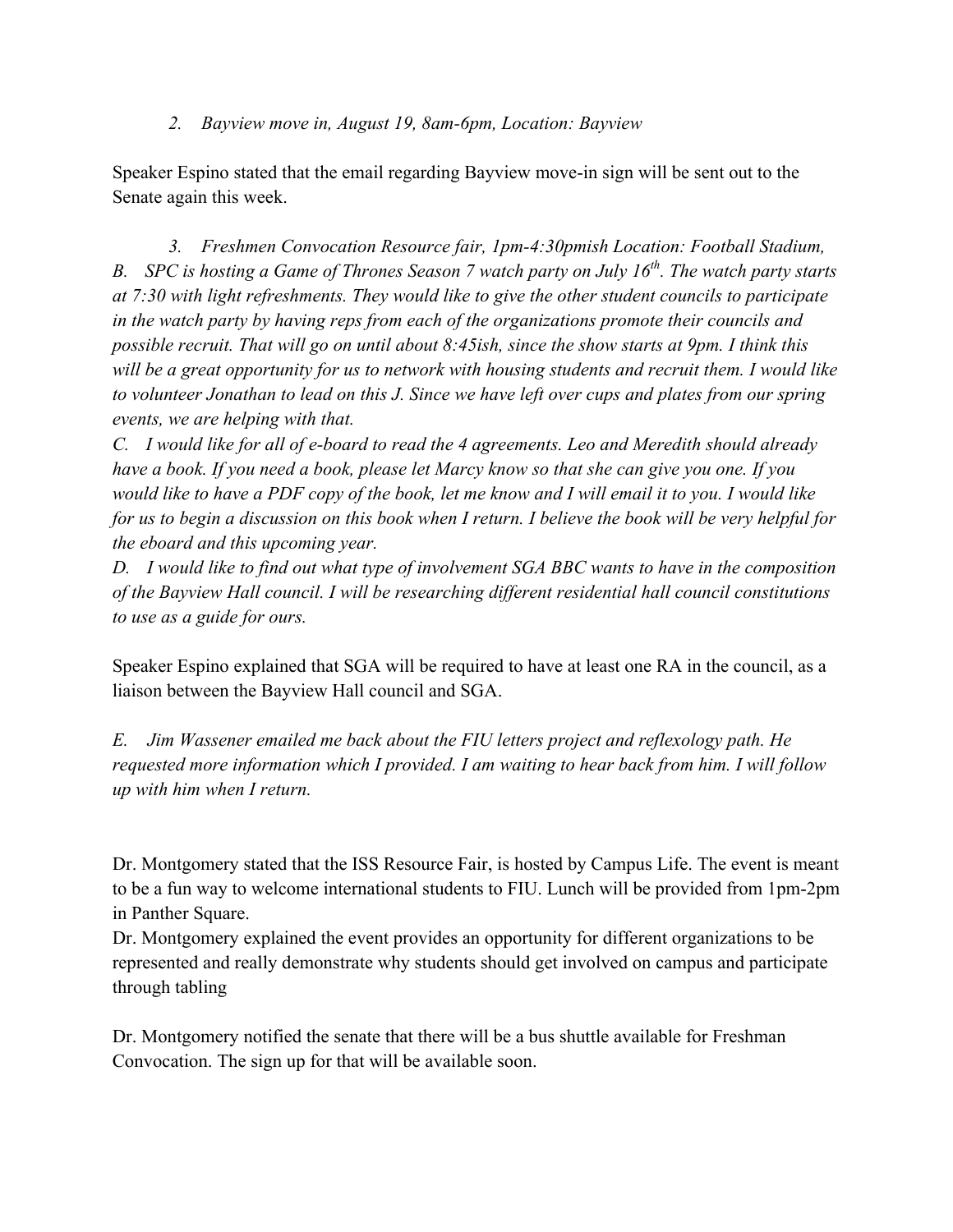#### **OLD BUSINESS**

#### **A. Approval of Senate Minutes – June 19th, 2017**

The Senate Meeting Minutes were presented to the Senate. Minor Changes were made.

Senator Kelly moved to approve the Senate Meeting Minutes of June 19, 2017. Senator Gomez seconded the motion.

Roll Call:

Jonathan Espino - Yay Ronan Kelly - Yay Jefferson Noёl - Yay Elizabeth Gomez - Yay Maria Fauve - Yay

By an unanimous vote of 5/0/0, the Senate Meeting Minutes of June 19, 2017 was approved.

#### **NEW BUSINESS**

#### **A. Appointments**

#### **1. Ryan Mignagary (Marketing Coordinator)**

Ryan Mignagary presented himself to the Senate for the position of Marketing Coordinator.

Senator Fauve after stating that the position was not officially added to the statutes and asked for a point of inquiry: We would not be able to appoint Ryan Mignagary to a position not yet listed in the Statutes. Should we then table this appointment?

Dr.Montgomery stated that it is true that the Senate cannot appointment someone to a position not yet added to the statues. This appointment should be tabled until there is more clarification and when the position is included in the statutes.

Senator Fauve moved to table the first appointment under New Business, Ryan Mignagary (Marketing Coordinator), until the next senate meeting on July 17, 2017. Senator Noёl seconded the motion.

Roll Call: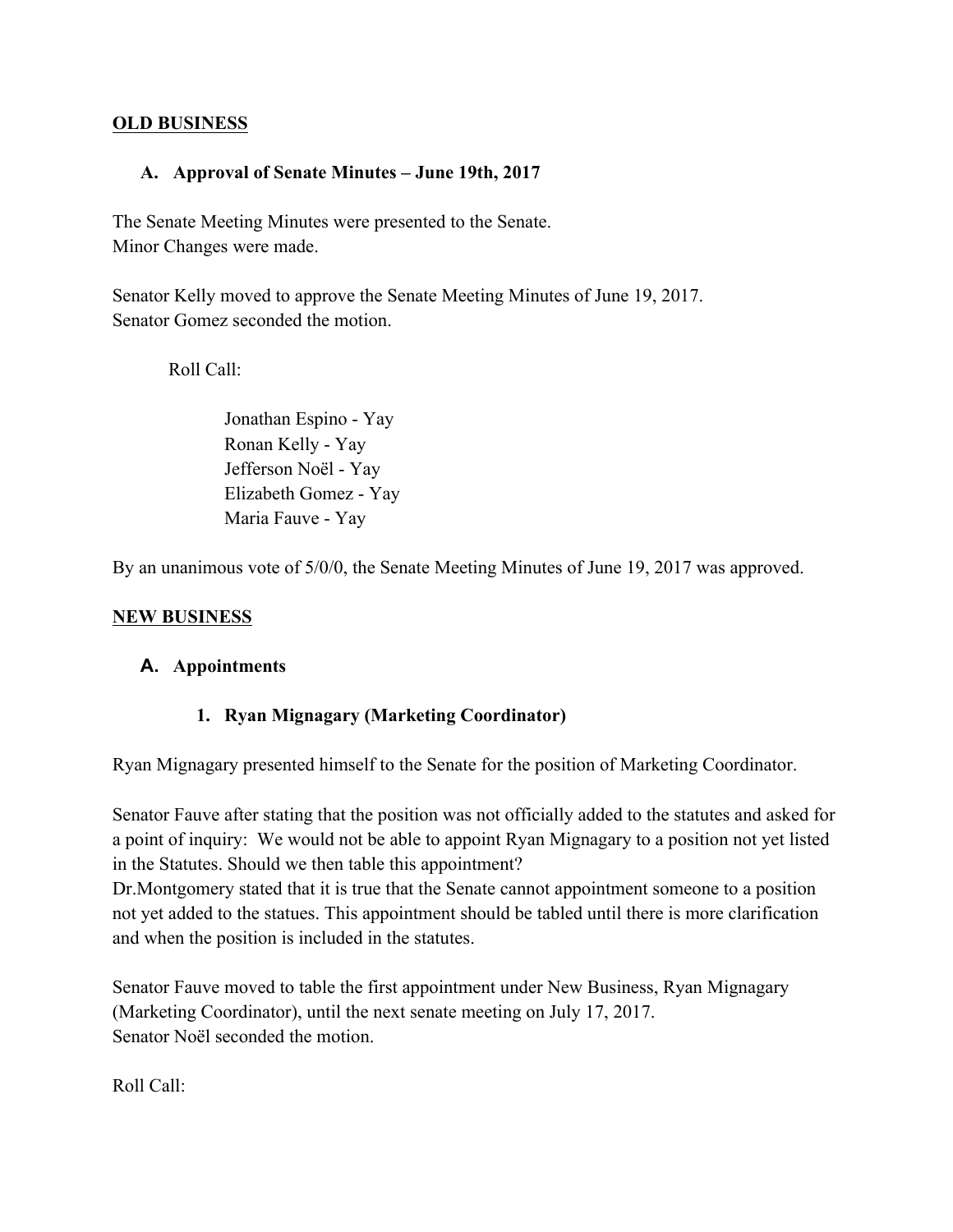Jonathan Espino - Yay Ronan Kelly - Yay Jefferson Noёl - Yay Elizabeth Gomez - Yay Maria Fauve - Yay

By an unanimous vote of 5/0/0, the first appointment under New business, Ryan Mignagary (Marketing Coordinator), until the next senate meeting on July 17, 2017.

#### **2. Johnathan Espino (AD HOC Committee)**

Speaker Espino stated that he will be replacing Jefferson Noёl in the AD HOC Committee.

#### **ANNOUNCEMENTS**

A. Second General Meeting-

1. July 26 (Third General Meeting)

B. Orientation Tabling, Panther Square, 12pm-1pm

1. July 10 2. August 10

C. U-Wide Retreat– August 4 th -6 th , 2017, UCF- Mandatory

D. BayView Move-In- August 19 *Speaker Espino stated that he will forward the email where all those helping during Move-In date could sign up.*

E. Freshman Convocation August 20

F. SGA Day- August 30

Senator Kelly moved to adjourn the meeting at 3.55 p.m.

Senator Gomez seconded the motion.